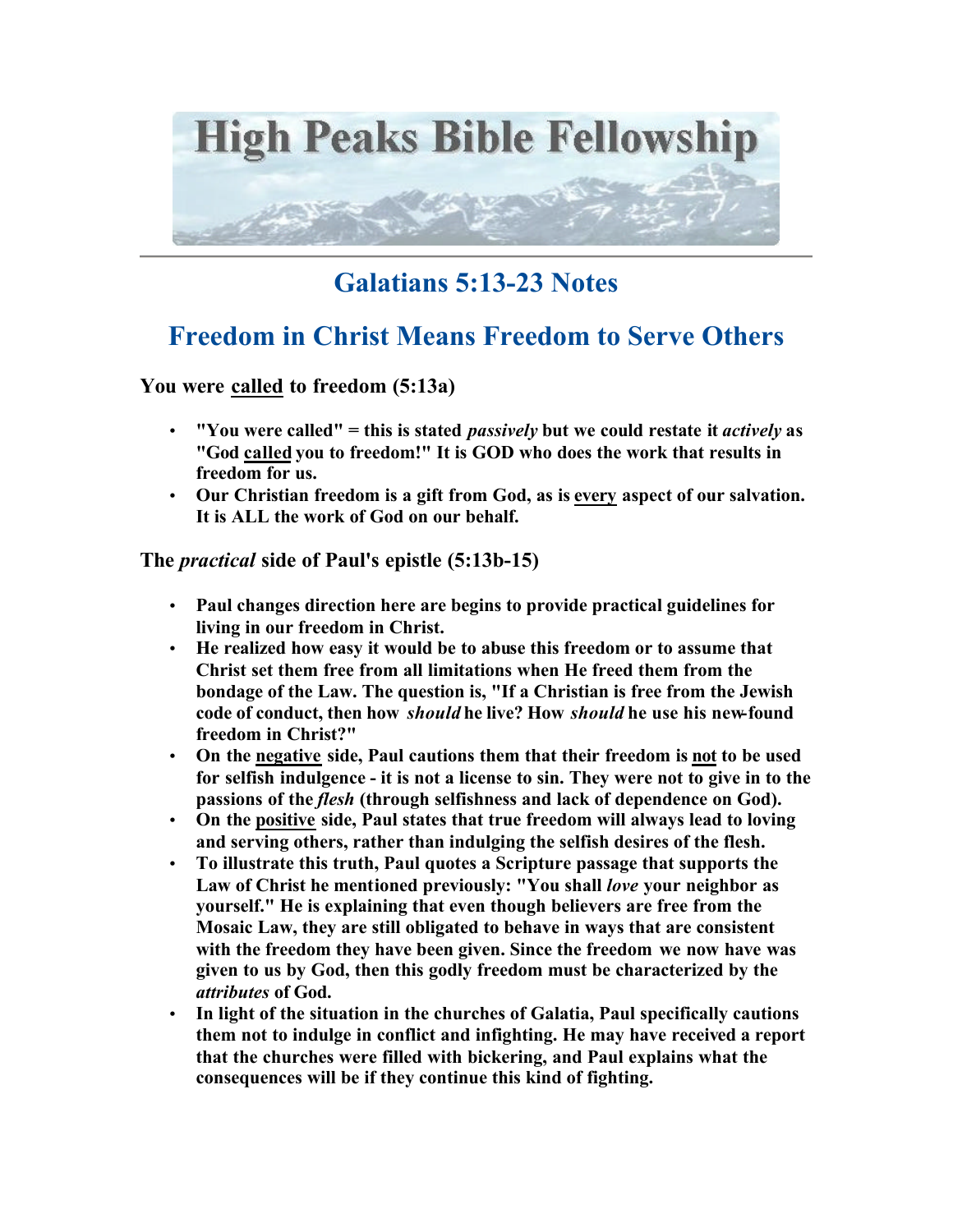# **The WAR between the Spirit and the** *flesh* **(5:16-18)**

- **"But..." =** *in contrast* **to this kind of conflict, Paul urges them to** *walk by the Spirit***. The word walk indicates** *habitual conduct or lifestyle***.**
- **Every believer has two natures which are in opposition to each other: the old fallen nature that we will continue to carry around with us until we shed our earthly body, and the new spiritual nature that we received when we trusted in Christ for our salvation. Paul describes this WAR in more detail in Romans 7:5-25.**
- **These two natures are in opposition the flesh works toward the goal of keeping you from doing the things your spirit desires to do. But even though the flesh is strong, the Spirit is stronger and can enable us to say "No" to the flesh.**
- **We might have expected Paul to say here, "If you are led by the Spirit, you are not under the flesh." But by saying, "you are not under the law," Paul is equating the Law with the flesh. The ordinances of the Law were works of the flesh - a religious system of self-effort seeking to attain self-righteousness.**

# **Describing the works of the** *flesh* **(5:19-21)**

- **Here Paul gives a list of some of the tendencies of our fleshly, fallen nature. He gives four groups of sins: sexual sins, sins of idolatry, sins of interpersonal relationships, and sensual sins.** 
	- **1. Sexual Sins include immorality (***porneia***, prostitution, harlotry), impurity (***akatharsia***, moral impurity), and sensuality (***aselgeia***, debauchery, orgies). Sexual sins of all kinds were common in paganism.**
	- **2. Sins of Idolatry include idolatry (***eidolatreia***, worship of idols) and witchcraft (***pharmakeia* **from** *pharmakon***, a drug, administering drugs). The sorcerers used this in their magical arts and rituals of idol worship.**
	- **3. Sins of Interpersonal Relationships include enmities (***exthrai***, personal animosities), strife (***eris***, rivalry, discord), jealousy (***zelos***, our exact term), outbursts of anger (***thumos***, stirring emotions resulting in explosions), disputes (***eritheiai***, from** *erithos***, a day laborer, guild worker, therefore "party spirit"), dissensions (***dichostasiai***, "splits in two" or divisions), factions (***haireseis***, showing favoritism), and envying (***phthonoi***, feelings of ill-will).**
	- **4. Sensual Sins include drunkenness (***methai***, drunken excesses) and carousing (***komoi***, drinking parties like those in honor of Bacchus).**
- **This list is not meant to be exhaustive but representative. The habitual practice of** *things like these* **indicate that a person may not have the Spirit.**